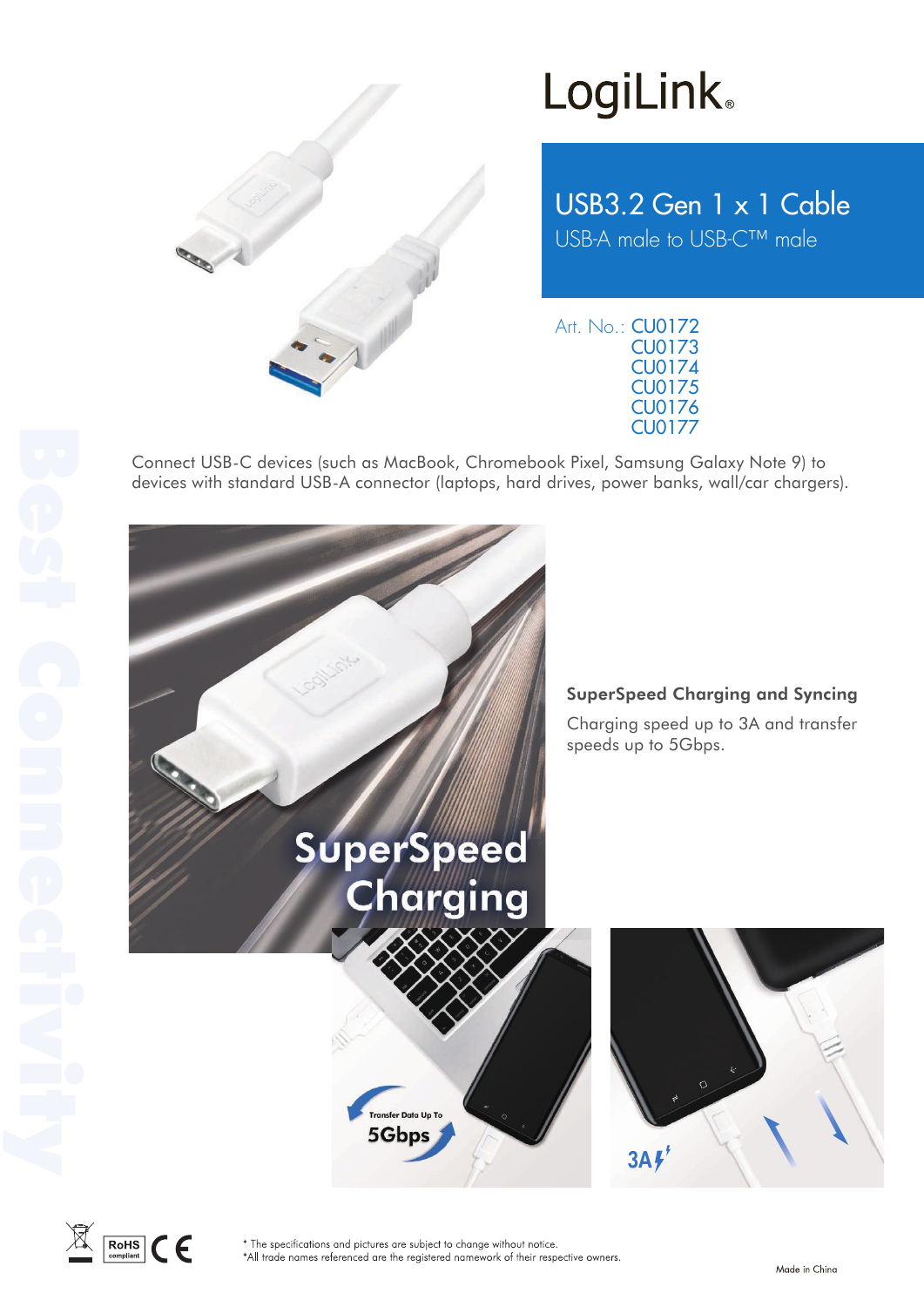

USB-A

# LogiLink<sup>®</sup>

USB3.2 Gen 1 x 1 Cable USB-A male to USB-C™ male

Art. No.: CU0172 CU0173 CU0174 CU0175 CU0177 CU0176

## Universal Compatibility

Compatible with a wide variety of USB-C devices.



### Reversible Connector

Compact USB-C connector can be used on both sides.



USB-C **CHILLIAN**